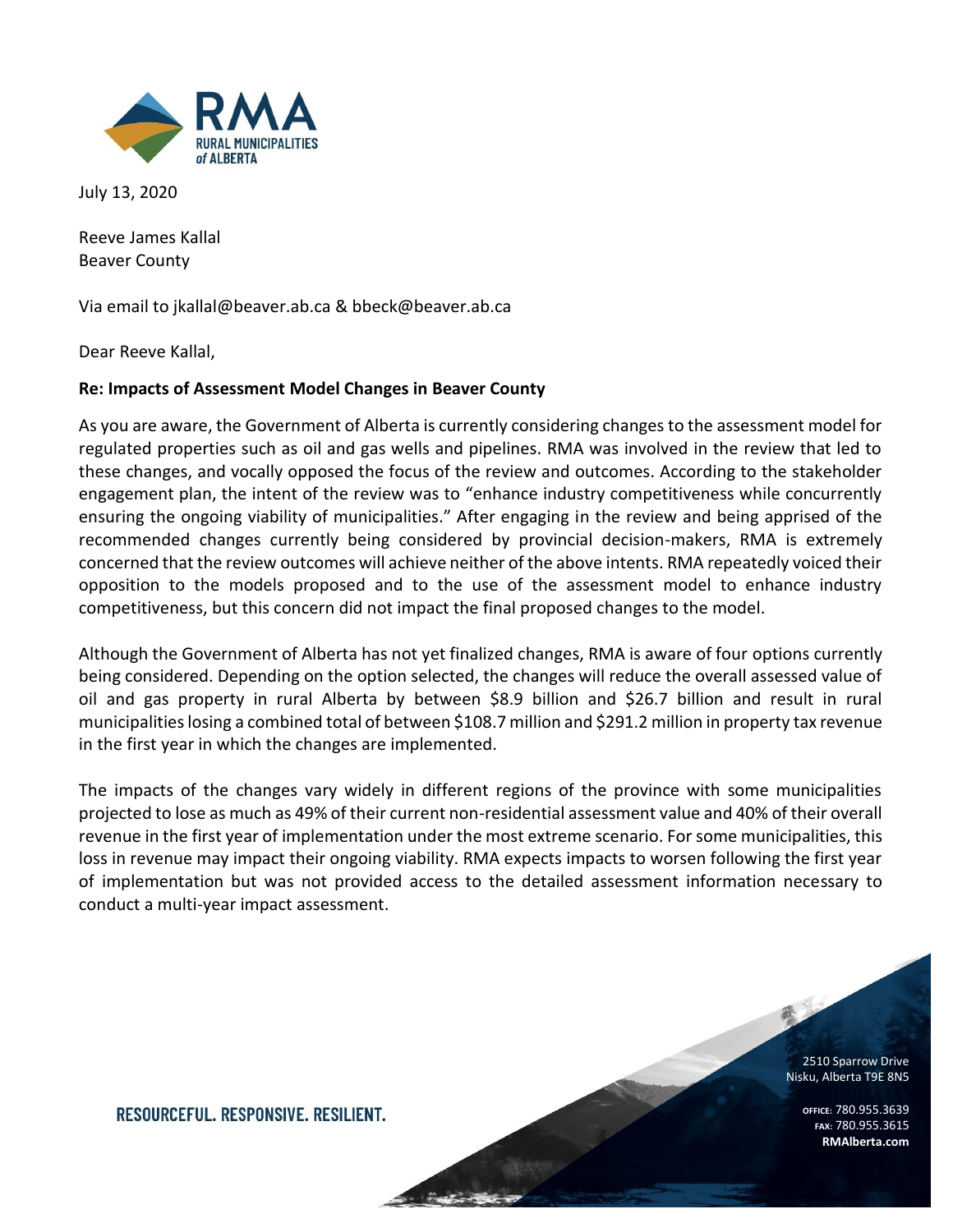

In terms of industry competitiveness, the proposed changes will mean that as a whole, the oil and gas industry will save the same amount that municipalities will not be collecting in tax revenue. Presumably, this will enhance industry competitiveness by reducing operating costs. However, RMA's analysis of the data provided by the Government of Alberta indicates that the competitiveness benefits will disproportionately favor Alberta's largest oil and gas companies, while on average, Alberta's smallest

companies will see little impact, and some will see a significant increase in assessment. Additionally, the review has included no analysis or data on how reduced assessment will translate to increased competitiveness given other factors impacting the oil and gas industry, such as market access and low commodity prices. The changes will also hinder broader economic development efforts by simply shifting the property taxes from the oil and gas industry to other small businesses and residents.

While the specific changes to the assessment model are highly concerning, RMA is opposed to the overall concept of manipulating the assessment system to support industry competitiveness. **This approach includes no incentives or requirements that industry use property tax savings to invest in Alberta or create jobs.** As most of the savings will go to large companies with holdings around the world, it is likely that such savings will not be used in Alberta. While the change in the assessment model may make large oil and gas companies more profitable, **there has been absolutely no link established between the assessment model changes and making Alberta's oil and gas industry more competitive.**

Due to strict confidentiality requirements, RMA was not able to share updates of the review process with members as it was occurring. As the recommended changes currently under consideration by ministers and provincial decision-makers are now publicly available, RMA is requesting the assistance of members in informing government of the significant impacts these changes will have on rural municipalities.

Please find attached to this letter information highlighting the province-wide municipal and industry impacts of the proposed assessment changes, as well as an outline of how the changes impact your municipality. All figures are based on data provided by the Government of Alberta, either through the assessment model review or through general municipal reporting. The "municipal response options" are hypothetical scenarios based on public municipal financial information. If, after reviewing the assessment changes with your staff and council, you have additional information related to how the changes will impact your municipality, we strongly encourage you to share this with your MLA and with RMA. Also please note that the same information (about your municipality and others in the relevant riding) has been sent directly from RMA to the MLAs representing the riding (or ridings) in which your municipality is located.

> 2510 Sparrow Drive Nisku, Alberta T9E 8N5

> > **OFFICE:** 780.955.3639 **FAX:** 780.955.3615 **RMAlberta.com**

RESOURCEFUL, RESPONSIVE, RESILIENT.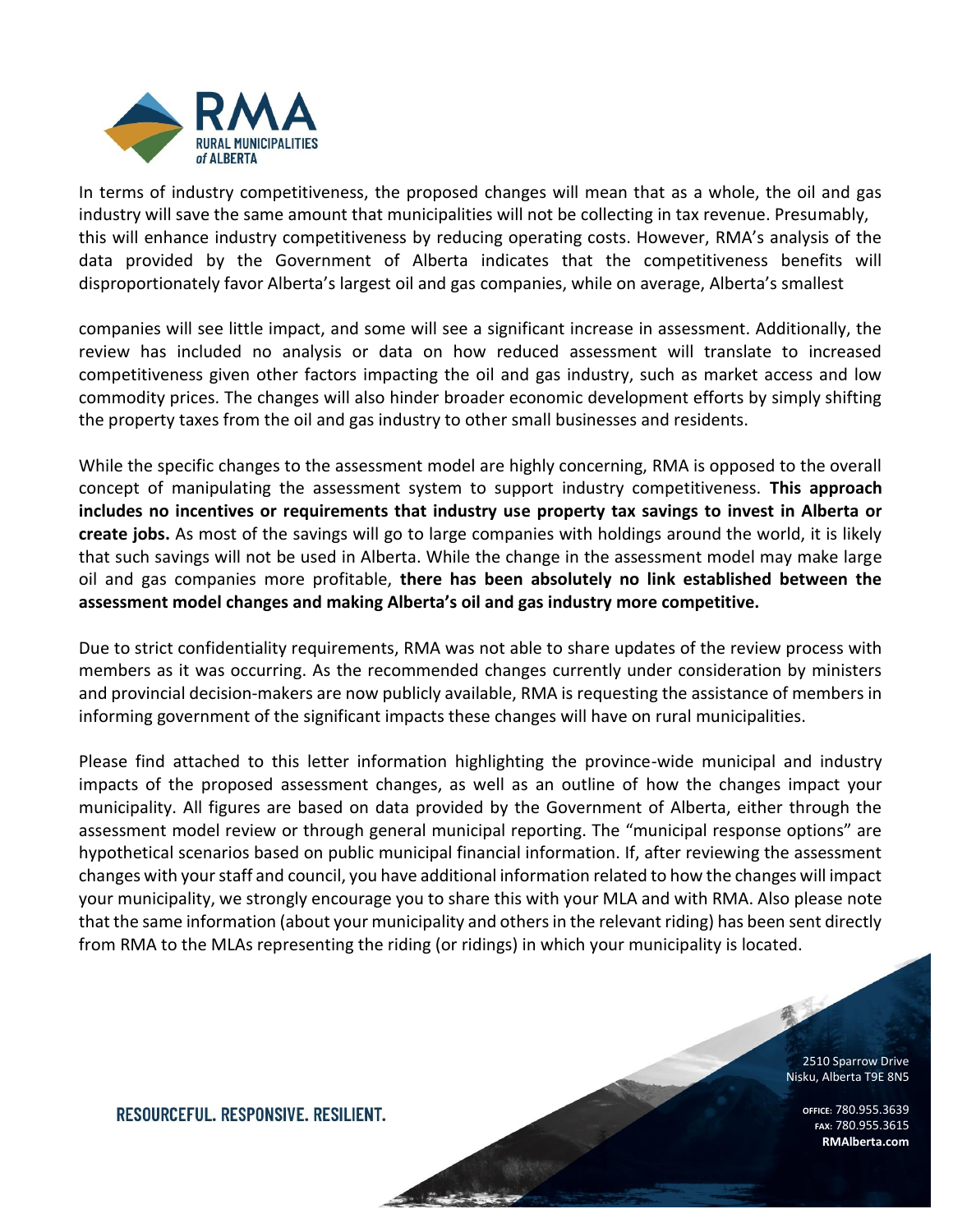

Please complete and submit to your local MLA the letter template provided by RMA. We encourage you to modify the language in the template to suit your local position and reflect the voices of your council. RMA would also encourage you to share your concerns with the changes with the Minister of Municipal Affairs and Premier.

The implementation of these changes has the potential to cause irreparable harm to many rural municipalities. Regardless of the extent to which your municipality is impacted by the changes, we urge you to use the attached information and other resources provided by RMA to advocate to your local MLA that the Government of Alberta not use the assessment system as an industry competitiveness tool, and not support industry on the backs of municipalities. This solution is unfair, ineffective, and unsustainable.

Please feel free to contact me by phone (403-507-3345) or email [\(akemmere@RMAlberta.com\)](mailto:akemmere@RMAlberta.com) to discuss this issue further.

Sincerely,

AB the

Al Kemmere, President

2510 Sparrow Drive Nisku, Alberta T9E 8N5

> **OFFICE:** 780.955.3639 **FAX:** 780.955.3615 **RMAlberta.com**

RESOURCEFUL. RESPONSIVE. RESILIENT.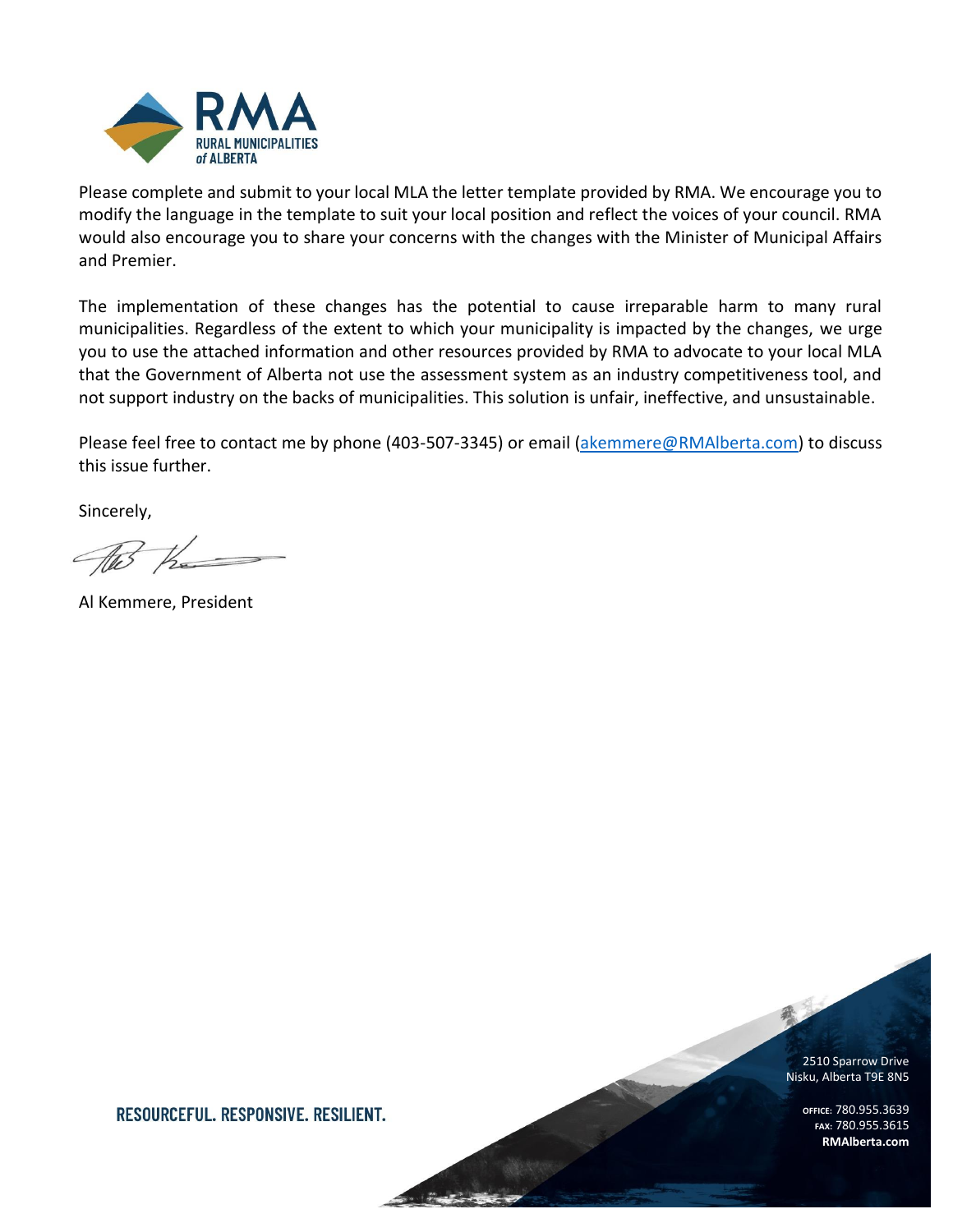

# **Assessment Model Review IMPACTS REPORT**

### **BEAVER COUNTY**

**The Government of Alberta is proposing assessment model changes, which could affect your municipality's revenue. TOTAL REVENUE** 

**TOTAL REVENUE MAY CHANGE BY AS MUCH AS 15%**

**FULL-TIME STAFF** 

**BY AS MUCH AS 63.9%**

**RESIDENTIAL MILL RATE**  For more context and scenarios, please review the back.

## ام <mark>haad to</mark> a **15% To compensate, you may need to adjust:**



For more context and scenarios, please review the back.